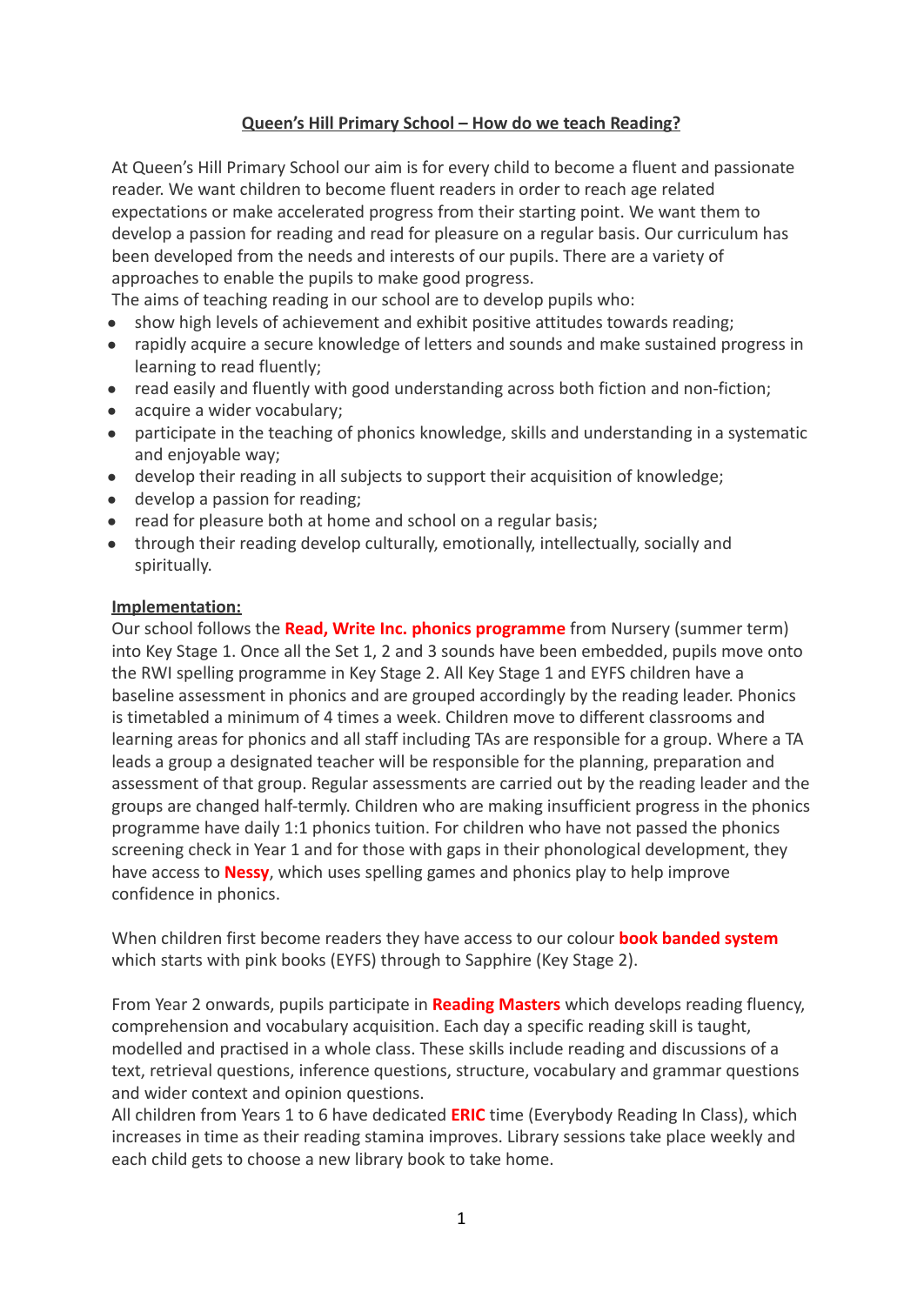We have introduced **whole-class novels** in Key Stage 2 classrooms, where teachers read longer texts, to expose children to higher-level language and narratives. Year 6 have their own set of class novels which they can borrow and request on an on-going basis. All classrooms have a set of our **Reading Spine** books which are different in each year group for children to become familiar with. They can be used for story time or to act as a writing stimulus.

**Beautiful Books** is a scheme aimed at PP, LAC and EAL children. It provides children from Nursery to year 6 with quality time to read for pleasure with our school librarian. **Gulliver's Travels** has been set up in Key Stage 2 to deliver higher-level comprehension and reading for G&T pupils. **Seb Reading** is our reading programme for children in years 2 and 3 who show dyslexic tendencies. They get to read with Seb the school dog and a trained TA.

**Read for a Star** is our whole-school reading initiative to promote reading at home. Children are encouraged to be heard reading at least 4 times a week in order to achieve their reading star. Certificates are then awarded to children who achieve 10, 20, 30 or 40 reading stars.

We measure and adapt the implementation of reading and using the following methods:

- Phonics assessment
- Phonics screening results
- Book band colour teacher assessed
- NFER termly reading papers (Key Stage 2)
- Summative assessments each term
- End of Key Stage 1 and 2 SATs results
- Monitoring Library Bus visit and new joiners
- Read for a Star home reading programme
- Data from Junior Librarian
- Nessy (For re-take pupils in year 2 and some PP, SEND and EAL children)

**Year 1 Word Reading - Apply phonic knowledge and skills as the route to decode words.**

| Hear and recognise all 40+ phonemes.               |
|----------------------------------------------------|
| Match all 40+ graphemes to their phonemes.         |
| Identify all 40+ graphemes in reading.             |
| Know when to use phonic knowledge to decode words. |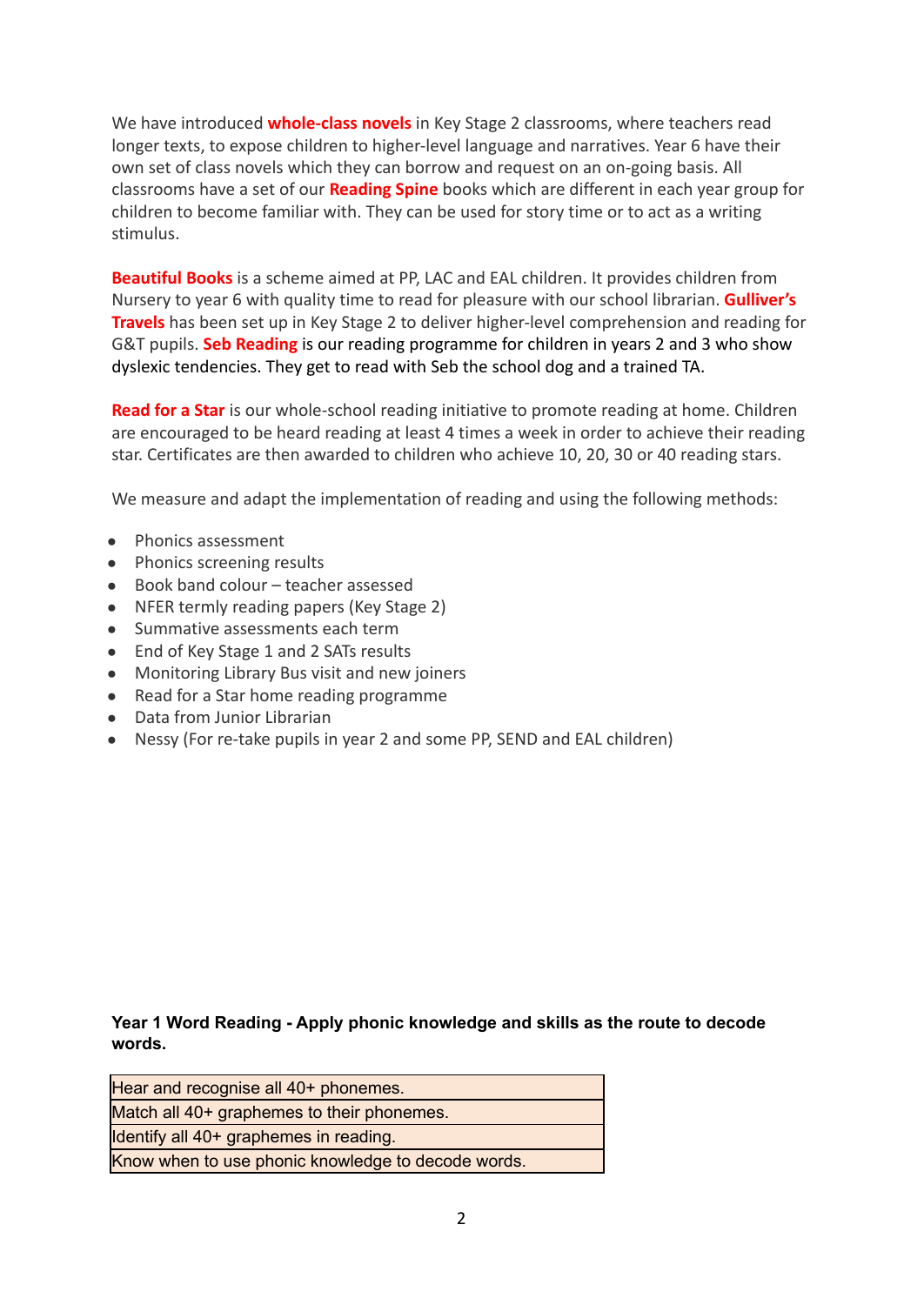| Know which parts of words can be decoded using phonics.            |
|--------------------------------------------------------------------|
| Blend sounds in unfamiliar words using taught phonics              |
| Read common words using phonic knowledge where possible.           |
| Read words with familiar endings - s, es, ing, ed, er, est.        |
| Read words of more than one syllable that contain taught<br>sounds |

Know that words can have omitted letters and that an apostrophe represents the omitted letters.

Find contractions in reading.

Read words with contractions.

Read phonically decodable texts. Read phonically decodable texts with confidence.

#### **Year 1 Comprehension - Develop pleasure in reading, motivation to read, vocabulary and understanding.**

Know that there are different kinds of books. Know the difference between a story book and an information book. Find the title, author and the illustrator of a book.

Recognise poems and rhymes.

Recognise rhyming language.

Recognise patterned language in poems and rhymes.

Know some poems and rhymes by heart.

Say what they like or dislike about a book.

Say if it reminds them of another story or something that they have experienced.

Listen to others' ideas about a book.

Say whether they agree or disagree with other's ideas.

Say why they agree or disagree with other's ideas.

Know some key stories.

Recognise key story language.

Find key story language in stories read aloud or read independently.

Retell key stories orally using narrative language.

Recognise repeated or patterned language.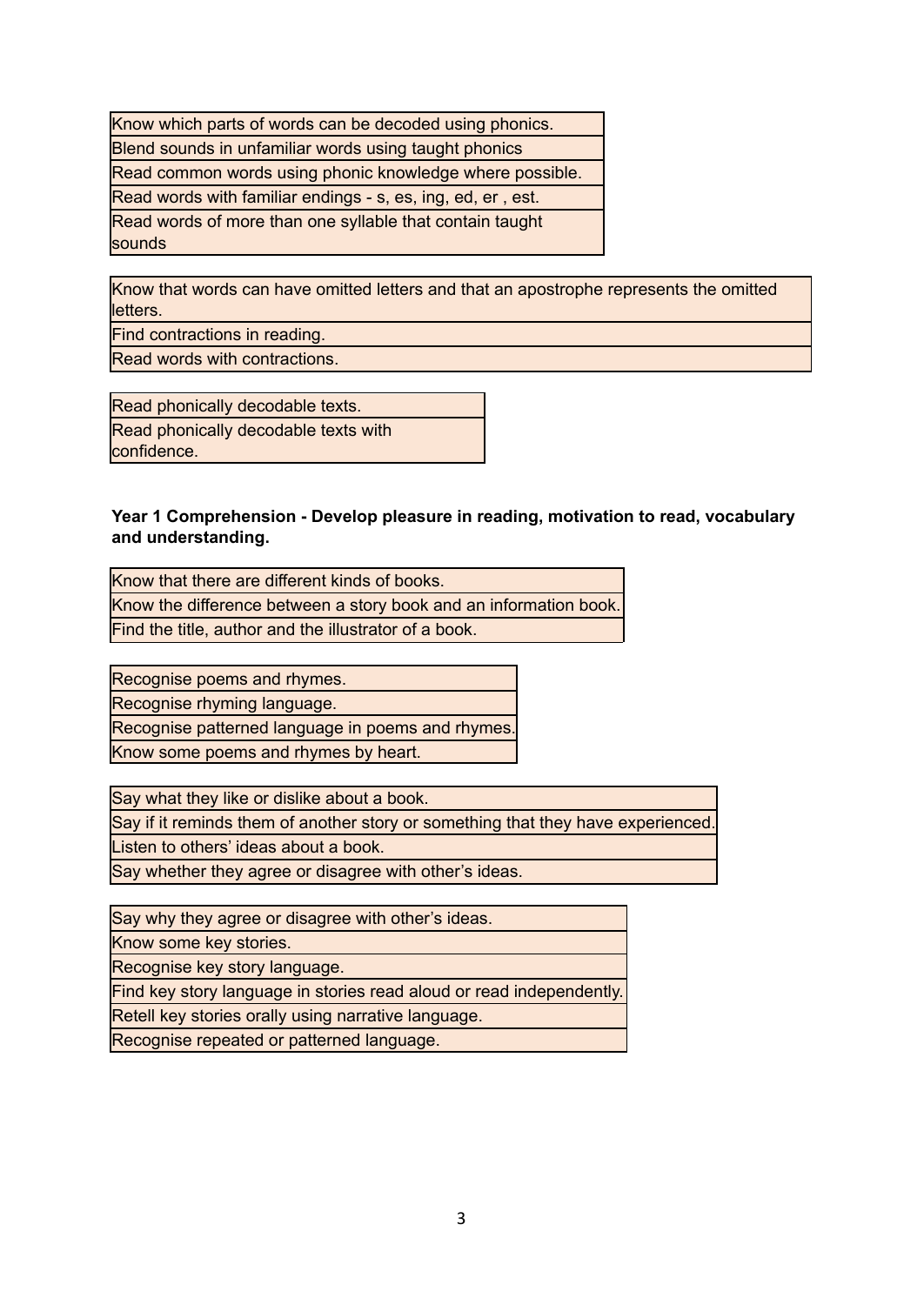**Year 1 Comprehension - Understand both the books they can already read accurately and fluently and those they listen to.**

Use prior knowledge to understand texts. Use picture clues to support understanding. Use picture clues to deepen understanding.

Identify the characters in a story. Recognise a character's feelings. Say why a character has a feeling. Give an opinion about a character. Know that stories can have similar characters. Make links with characters in other stories.

Identify unfamiliar words and ask about meaning.

Use the context to make informed guesses about the meaning of unfamiliar words. Discuss the meaning of unfamiliar words.

Answer retrieval questions about the book.

Use information from the story to support opinion.

Understand that a writer can leave gaps for the reader to fill.

Answer questions which fill the gaps in a story. (Inference)

Identify the key events in a story.

Make predictions based on the events in the story.

Know that stories can have similar patterns of

events.

Make links to other stories.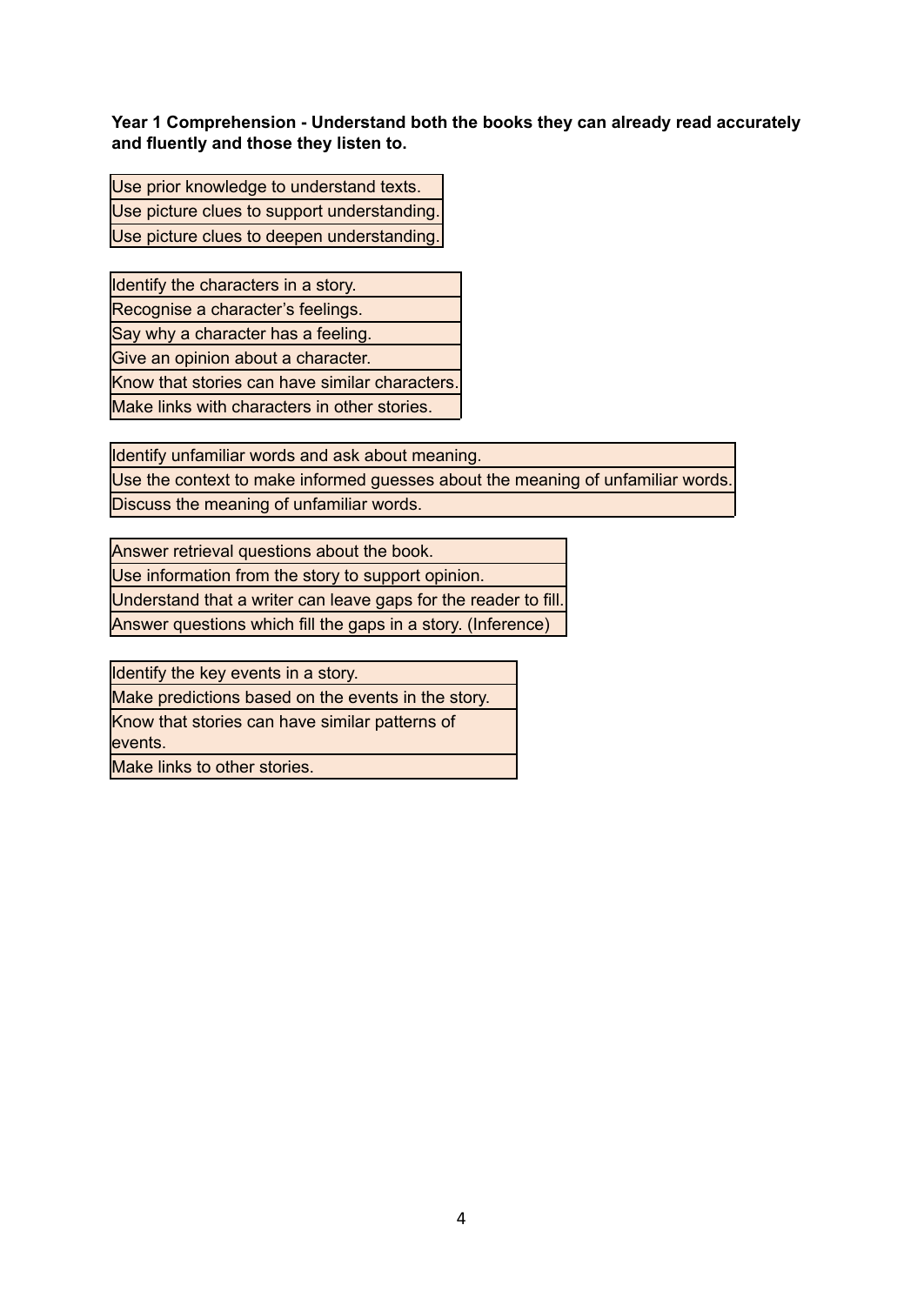## **Year 2 Word Reading - Apply phonic knowledge and skills to decode words.**

Understand the importance of decoding words automatically. Understand that some words cannot be decoded with phonic strategies. Use the graphemes taught to blend sounds. Know that phonemes may be represented by different graphemes. Know that the same grapheme may be read in different ways. Recognise alternatives and consider which will make meaning. Apply this knowledge so that reading is fluent

Understand that some words cannot be decoded with phonic strategies.

Know that familiar words do not need to be sounded out and blended.

Read these familiar words automatically and accurately without sounding or blending.

Know that other strategies can be used to read unfamiliar words.

Use other strategies to support fluent decoding.

Read aloud books closely matched to their improving phonic knowledge, sounding out unfamiliar words accurately, automatically and without undue hesitation.

Read these books fluently and confidently.

Recognise syllables in words.

Know that breaking words into syllables helps fluent decoding. Read words of two or more syllables accurately.

Know that some words have unusual correspondence between phoneme and grapheme.

Notice these in reading and decode to retain meaning.

**Year 2 Comprehension - Develop pleasure in reading, motivation to read, vocabulary and understanding.**

Know that there are different kinds of stories.

Listen to or read a range of different kinds of stories.

Make choices about books to read.

Explain why books or stories are preferred.

Talk about books or poems read. Give an opinion on books or poems read.

Retell stories with the key events in the correct sequence. Retell a story with the key events and the characters.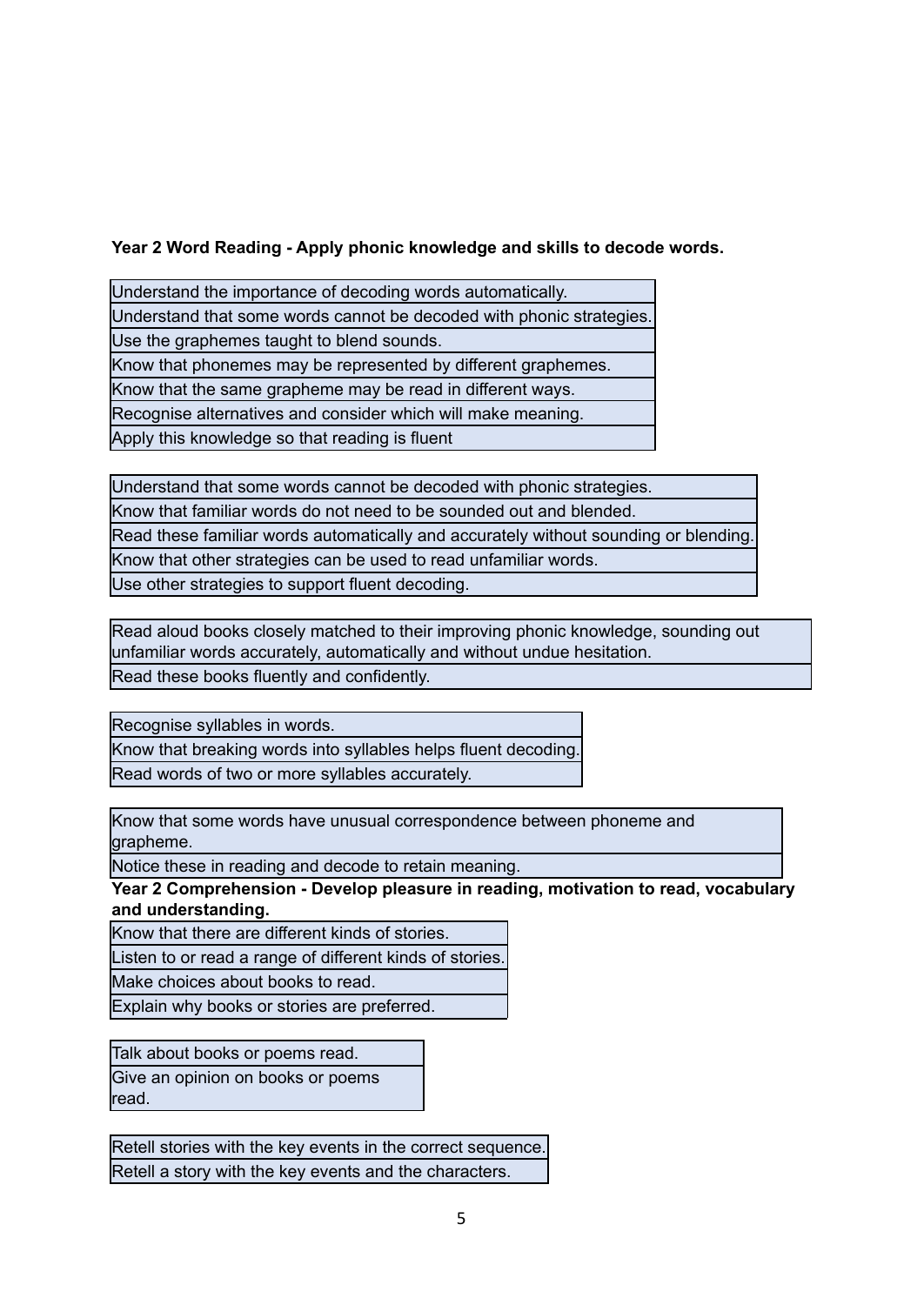Know that non-fiction books are organised differently from fiction texts. Know how to find information in a non-fiction book.

Find the information needed in a non-fiction book.

Decide how useful a non-fiction book is to find the information needed.

Know that stories and poems can have patterned or recurring literary language.

Find patterned or recurring literary language in poems and stories.

Find favourite words and phrases.

Talk about favourite words and phrases.

Know that word choice affects meaning.

Explain why a writer has chosen a word to affect meaning.

Know the difference between poetry and narrative.

Know that there are different kinds of poetry.

Listen to different kinds of poetry.

Talk about the meaning of different poems.

Recognise that a poem can tell a story.

Learn a poem by heart.

Recite or perform a poem making the meaning clear.

Know that books or texts have a purpose.

Identify the purpose of a book or a text.

Know that books and stories are set in different places and times.

Find the setting or time in books or stories.

Discuss the setting or time in books.

**Year 2 Understand both the books that they can already read accurately and fluently and those that they listen to.**

| Know that the purpose of reading is to make meaning.            |
|-----------------------------------------------------------------|
| Know that there is a range of decoding strategies.              |
| Check that text read makes sense.                               |
| Re-read when meaning is lost.                                   |
| Self-correct when meaning is lost.                              |
| Use prior knowledge and reading experiences to understand text. |
| Use the context to understand texts.                            |
| Ask questions to clarify understanding.                         |

| Recognise key ideas in a text.                             |
|------------------------------------------------------------|
| Recognise that a writer can have a message for the reader. |
| Explain a writer's message                                 |
| Make predictions about possible events.                    |
| Make predictions about how characters might behave.        |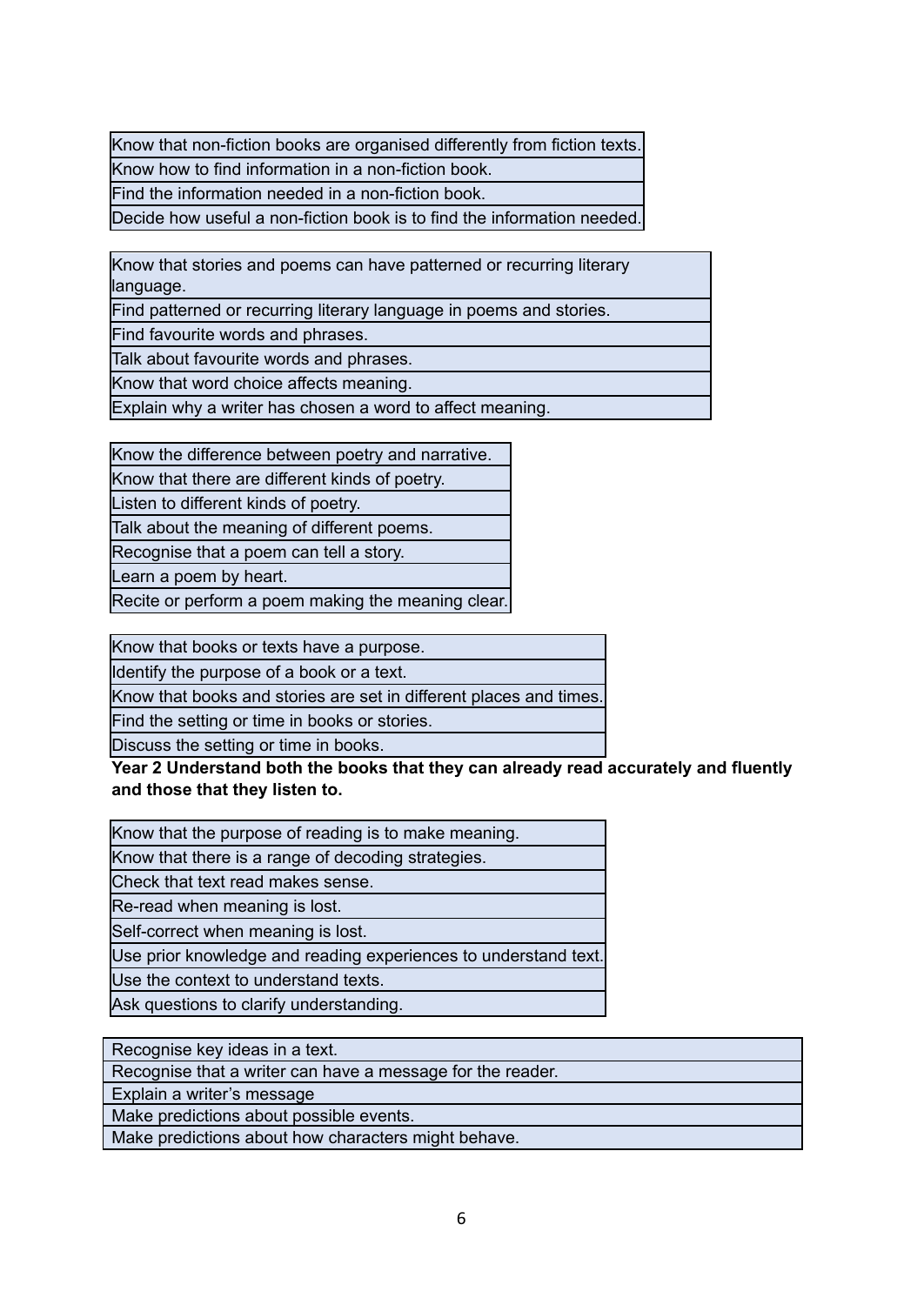| Find the answers to retrieval questions about stories, poems or non-fiction texts. |
|------------------------------------------------------------------------------------|
| Know what inference - "reading between the lines" - means.                         |
| Find inferences about characters' feelings and thoughts.                           |
| Explain inferences about characters' feelings and thoughts.                        |
| Give reasons for characters' actions or behaviour.                                 |

# **Year 3 Word Reading - Apply phonic knowledge and skills to read unfamiliar words**.

Know that phonics is one strategy to read unfamiliar words. Know when phonic strategies will help to read a word and when they will not.

Apply knowledge of root words, prefixes and suffixes to read aloud and to understand the meaning of unfamiliar words.

Know that some words may have a similar pronunciation but may be written differently. Know that some of these are unusual.

Use knowledge of unusual phoneme/grapheme correspondences to read unfamiliar words.

Know that unfamiliar words can be read by using knowledge of known similar words (analogy).

Use analogy drawing on the pronunciation of similar known words to read others.

Know what a root word is.

Understand how to use a root word to help read unfamiliar words.

Use root words to help read unfamiliar words.

Use root words to help understand the meaning of unfamiliar words.

Know what prefixes and suffixes are.

Understand how they can change the meaning of a word.

Use prefixes and suffixes to read unfamiliar words.

Use prefixes and suffixes to understand the meaning of unfamiliar words.

**Year 3 Comprehension - Develop pleasure in reading, motivation to read, vocabulary and understanding.**

Know that there are different kinds of non-fiction books.

Know that non-fiction books are structured in different ways.

Know how to use a non-fiction book to find identified information.

Choose books for specific purposes.

Identify any words that are unfamiliar.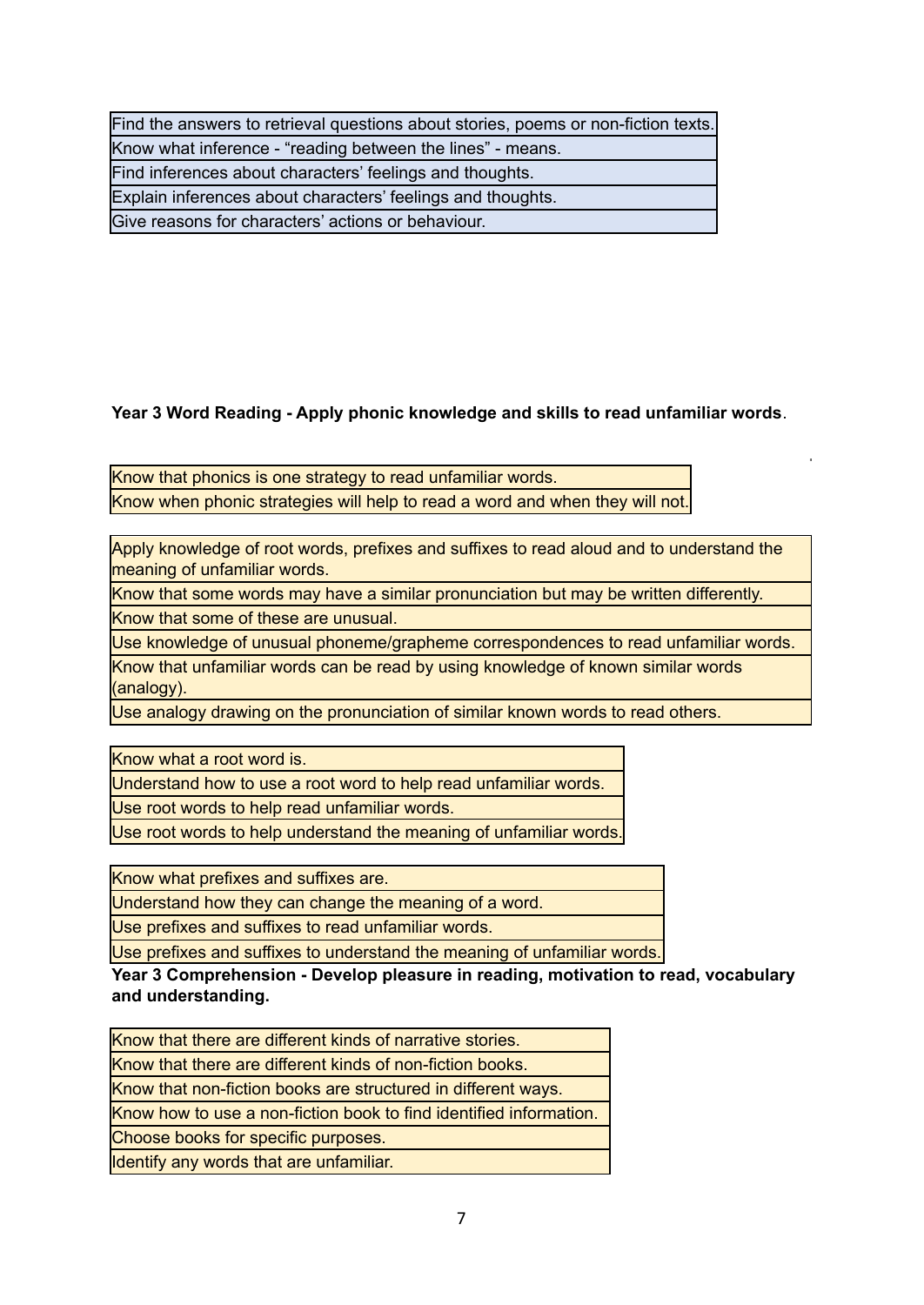Discuss the meaning of words identified. Use dictionaries to check or find the meaning of unfamiliar words

Understand that a sequence of events in a narrative is called the plot. Identify the plot in a narrative.

Understand that narratives can have differently structured plots.

Talk about the different plot structures in genres read.

Know that different kinds of narratives are written with different language.

Recognise the literary language typical of narrative genres read.

Recognise words and language that show the setting of a book – historical, cultural or social.

Know that writers choose words and language to create an effect on the reader.

Explain why a writer makes choices about words and language used.

Find effective words and language in reading that writers have used to create effects.

Discuss meaning of words identified.

Use a dictionary to check or find the meaning of new words.

Explain why a writer has chosen specific words and language.

Record words and language from reading to use in own writing.

Know that there are different forms of poetry.

Recognise and name different types of poems which have been introduced.

Know that words and language in poems create effects.

Discuss the meaning of words and language in poems.

Understand that there can be more than one interpretation of a poem.

Understand that the meaning of poems can be enhanced through performance.

Watch performances of poems.

Discuss how the meaning is enhanced through performance.

Identify that intonation, tone, volume and action can be used to enhance meaning.

Prepare poems to read aloud and to perform, showing understanding through intonation, tone, volume and action.

Discuss a range of narrative stories and their similarities and differences. Make connections between similar books and books by same writer. Re-tell some of these stories by heart.

**Year 3 Understand what they read in books they can read independently and those read aloud to them.**

Explain how the organisation and layout helps the reader to understand the book. Understand that any book read must be meaningful. Check understanding in any book or text read.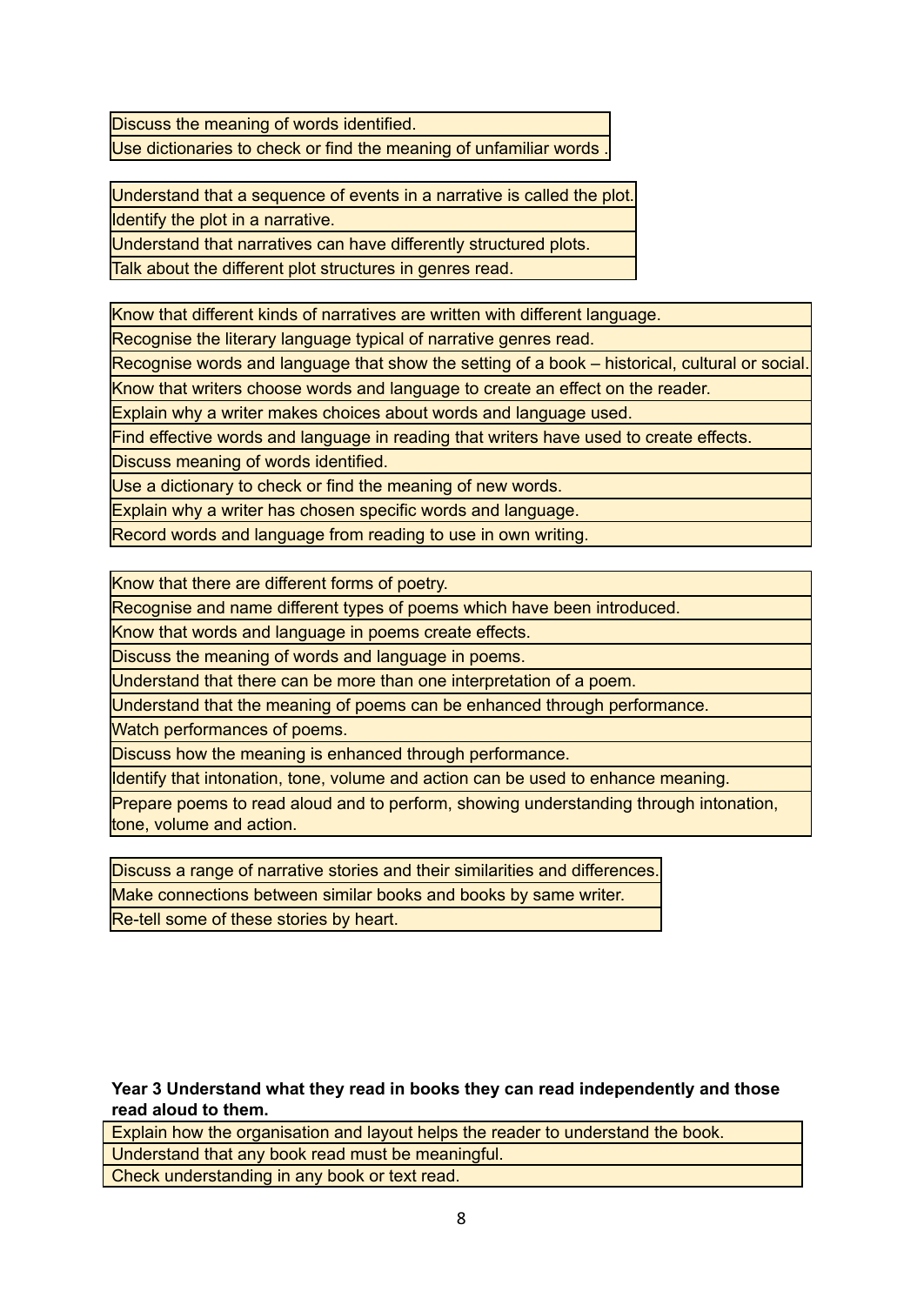Use clues from the text to predict what might happen next. Give reasons for predictions.

Ask questions to ensure understanding of a text.

Know that texts have a main idea.

Ask questions to deepen understanding of a text.

Know that there will be unfamiliar words in a text.

Identify main idea of a text.

Know that the main idea in a narrative may also have a message for the reader.

Use the context of unfamiliar words to explain their meaning.

Check the meaning of any unfamiliar words through questioning, discussion or use of dictionaries.

Explain the message for the reader.

Give a personal response to a text.

Know that the message in a book is called the theme.

Recognise that books may have similar themes.

Explain personal response.

Know that the organisation and layout of a book helps the reader to understand it.

Use evidence from the text to support response

Listen to others' personal responses to a text.

Adapt own response in the light of others' responses.

Understand that the organisation and layout may be different according to the purpose of the book.

Identify the organisation and layout in books.

Infer characters' feelings, thoughts and motives from their actions.

Explain how characters' actions can tell the reader about their thoughts, feelings and motives.

Know that characters' actions can tell the reader about their thoughts, feelings and motives.

Know how to find key words or information in a non-fiction text. Record key words or information found in a non-fiction text.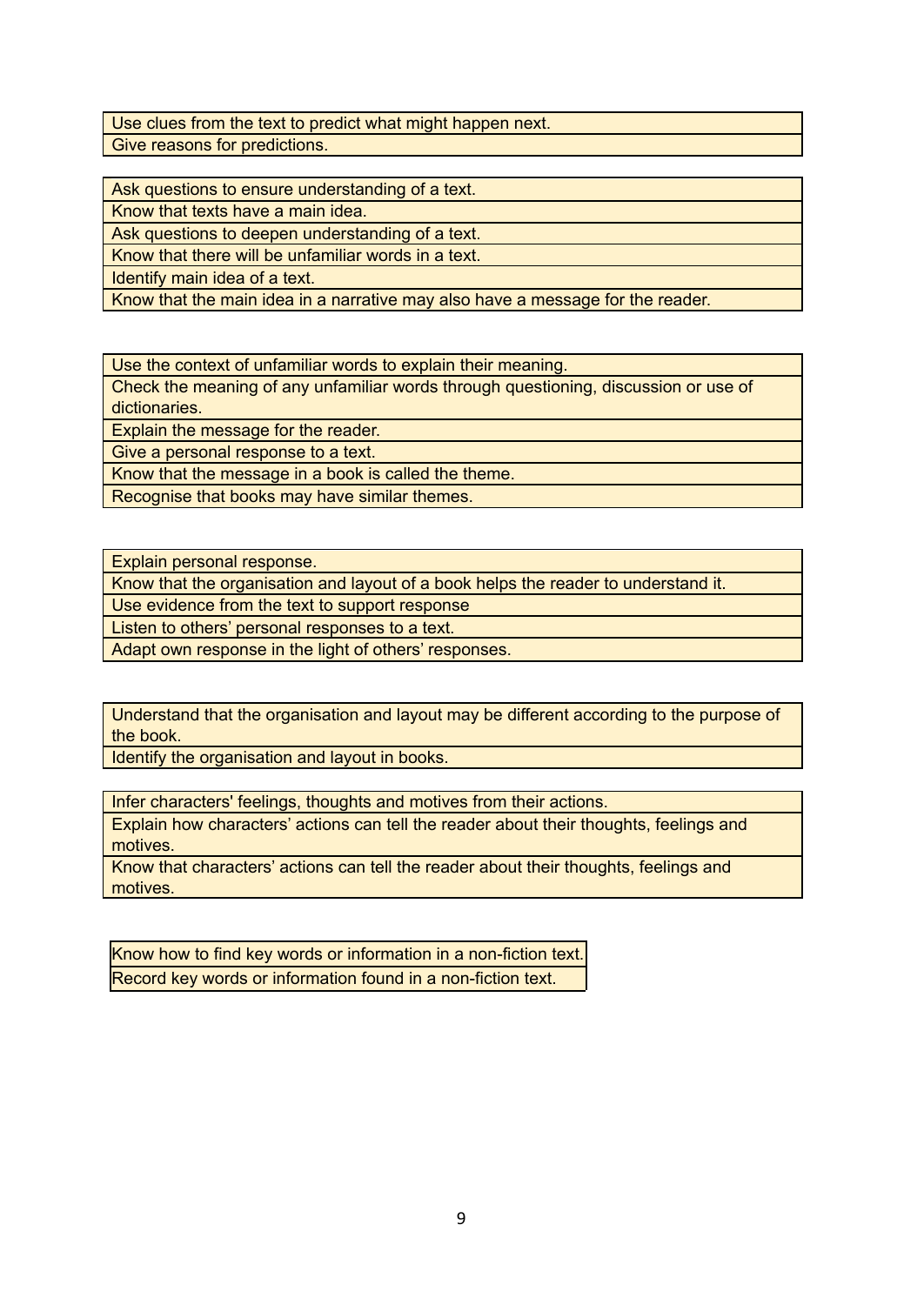# **Year 4 Word Reading - Apply phonic knowledge and skills to read unfamiliar words**.

Know that phonics is one strategy to read unfamiliar words. Know when phonic strategies will help to read a word and when they will not.

Apply knowledge of root words, prefixes and suffixes to read aloud and to understand the meaning of unfamiliar words.

Know that many words may have a similar pronunciation but may be written differently. Know that some of these are unusual.

Use knowledge of unusual phoneme/grapheme correspondences to read unfamiliar words. Know that unfamiliar words can be read by using knowledge of known similar words (analogy).

Use analogy drawing on the pronunciation of similar known words to read others.

Use knowledge of root words to help read unfamiliar words. Use root words to help understand the meaning of unfamiliar words.

Use knowledge of learned prefixes and suffixes to read unfamiliar words. Use prefixes and suffixes to understand the meaning of unfamiliar words.

**Year 4 Comprehension - Develop pleasure in reading, motivation to read, vocabulary and understanding.**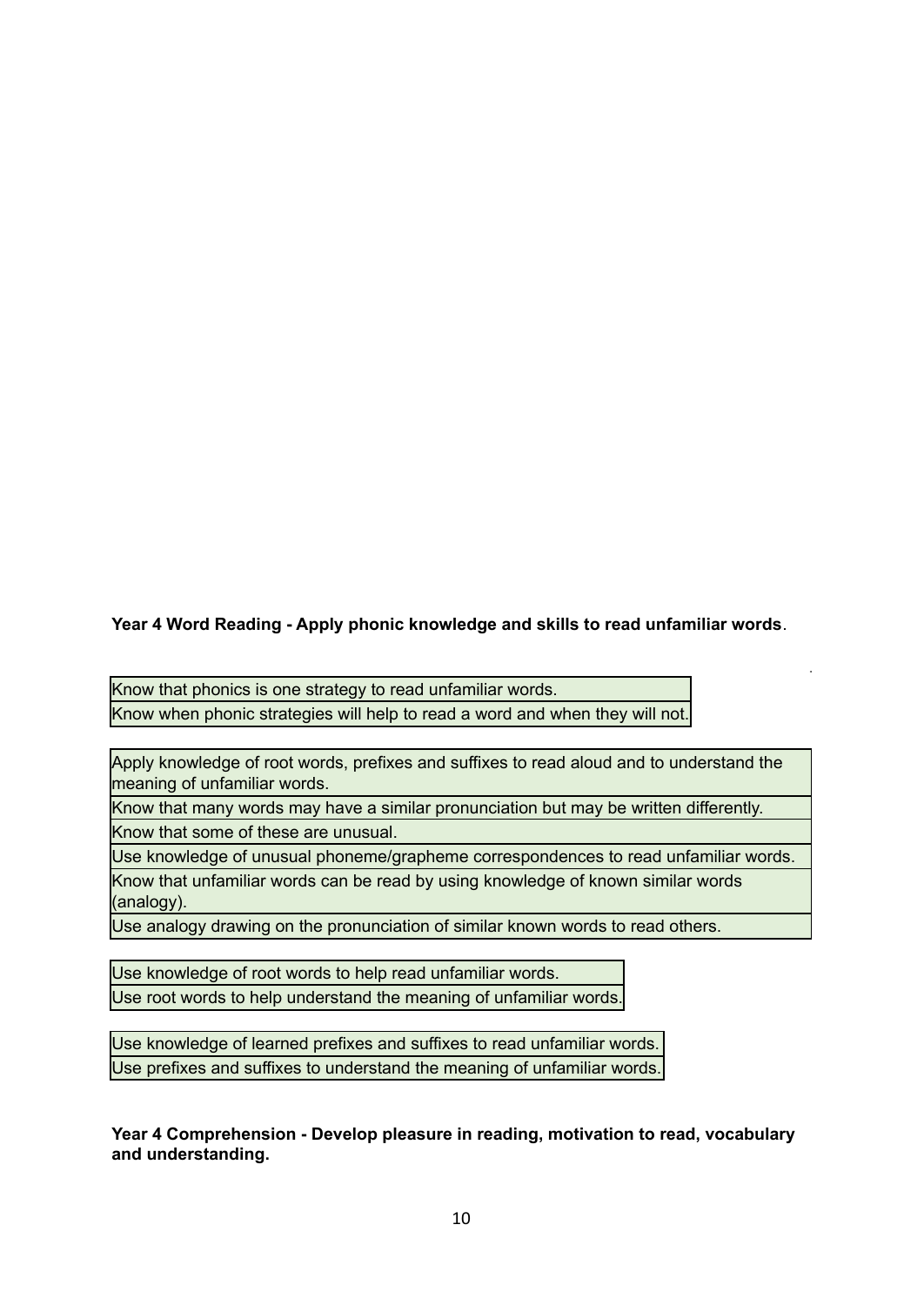Know that there is a range of narrative stories.

Discuss the range of narrative stories introduced so far and consider differences and similarities.

Understand that these have different plot patterns.

Know that the plot develops in different ways according to the plot pattern.

Find similarities in books read.

Understand that writers open stories in different ways.

Identify different openings in different books.

Compare different story openings.

Find similarities in the use of language and openings in books experienced.

Understand that a writer can use patterned language for effect.

Find examples of patterned language for effect.

Explain the effect of patterned language.

Identify words and language that show the setting of a book – historical, cultural or social. Explain how the writer has used words and language to show the setting of a book.

Know that writers choose words and language to show atmosphere, mood or feelings.

Find words and language in reading that writers have used to show atmosphere, mood or feelings.

Explain how the words and language used shows atmosphere, mood or feelings.

Use a dictionary to check or find the meaning of new words.

Explain why a writer has chosen specific words and language to create mood, atmosphere or feelings.

Record words and language from reading to use in own writing.

**Year 4 Comprehension - Develop pleasure in reading, motivation to read, vocabulary and understanding.**

Choose a specific non-fiction book for a specific purpose. Know where to find the specific information needed in the book. Know how to use a non-fiction book to find identified information.

Know that there are different forms of poetry.

Recognise and name different types of poems which have been introduced.

Know that words and language in poems create effects.

Explain the effect created by the poet's choice of words and language.

Know that poems may have patterned language.

Find examples of patterned language in poems read.

Explain the effect of patterned language in poems and why a poet might use it.

Identify any words that are unfamiliar.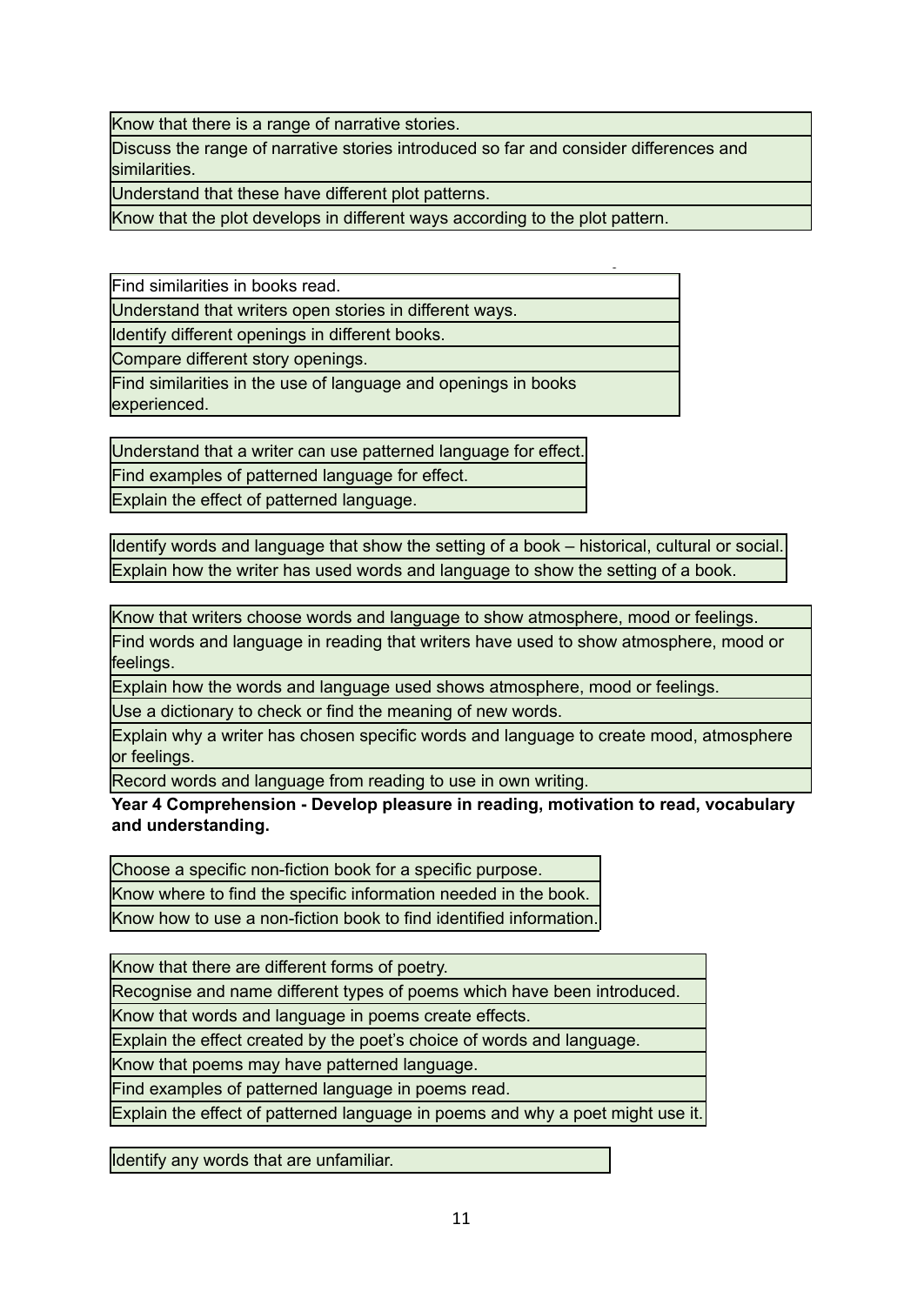Discuss the meaning of words identified. Use dictionaries to check or find the meaning of unfamiliar words .

Understand that the meaning of poems can be enhanced through performance.

Watch performances of poems.

Discuss how the meaning is enhanced through performance.

Identify that intonation, tone, volume and action can be used to enhance meaning.

Prepare poems to read aloud and to perform, showing understanding through intonation, tone, volume and action.

**Year 4 Understand what they read in books they can read independently and those read aloud to them.**

Understand that a reader needs to interact with a text to understand it fully. Check understanding in any book or text read. Actively seek the meaning of any words or language not understood. Ask questions to ensure understanding of a text. Ask questions to deepen understanding of a text. – between and beyond the lines. Check the meaning of any unfamiliar words through questioning, discussion or use of dictionaries.

Identify main idea/s of a text. Identify main idea in paragraphs in a text. Know that the main idea of a text can be summarised in a sentence. Summarise the main idea of a text in a sentence.

Know that many books have themes. Discuss the possible theme/s in books. Identify a theme in a book. Find evidence which shows what the theme is in a book Explain why the evidence shows what the theme is. Make connections with books with similar themes.

Understand that a writer wants the reader to respond in a certain way.

Find where the writer has written to make the reader respond in a certain way.

Explain how the writer made sure of the reader's response, using evidence from the text. Compare with own personal response.

Compare with others' personal responses to a text.

Adapt own response in the light of others' responses.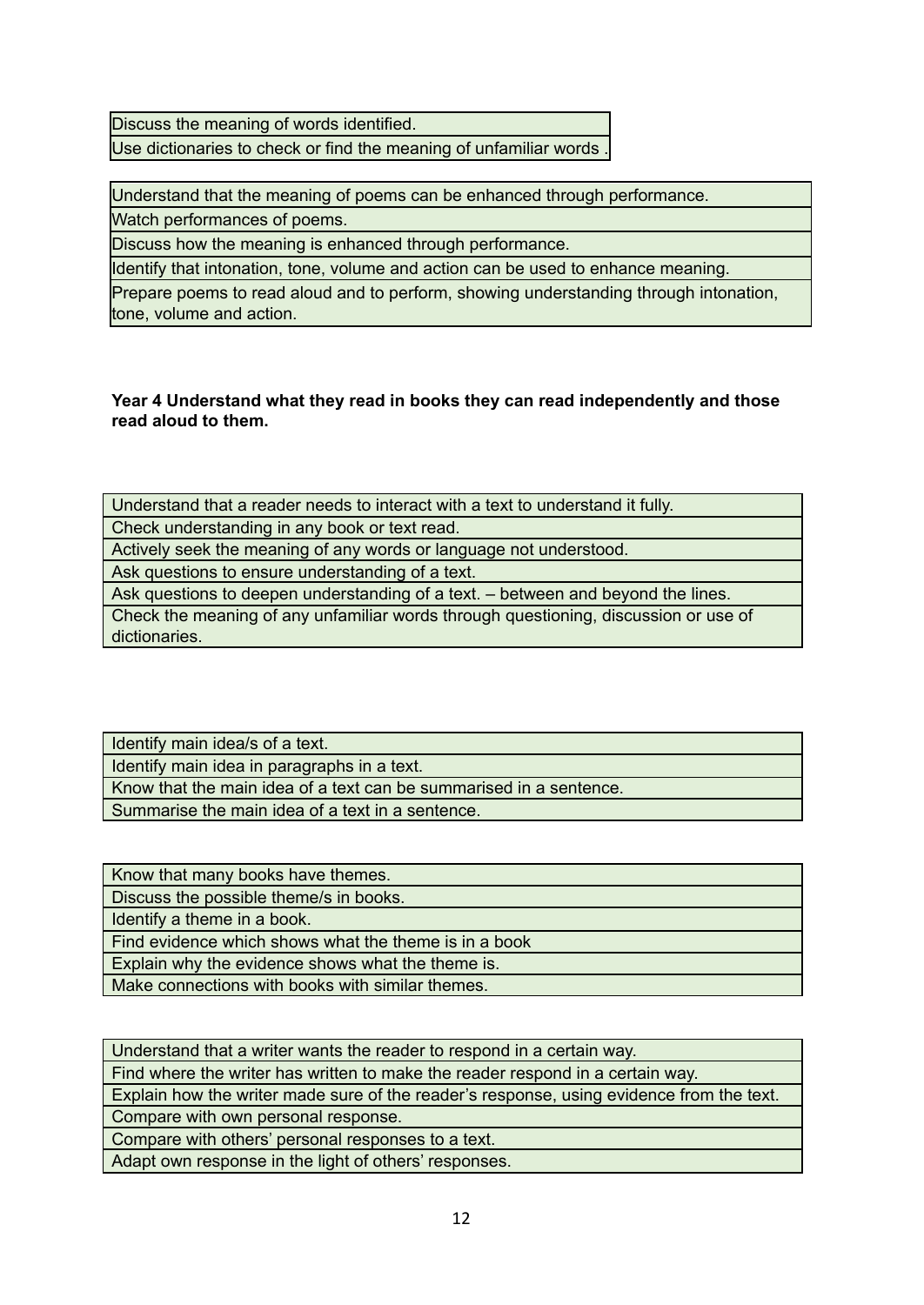| Know that the organisation and layout of books vary according to the purpose of book. |
|---------------------------------------------------------------------------------------|
| Use the organisation and layout of a book to find specific information.               |
| Skim to find specific information on a page or in a paragraph.                        |
| Scan page or paragraph to find key words or information.                              |
| Record key words or information found.                                                |

Empathise with a character.

Understand why a character acted or responded or felt in a certain way. Understand why the writer wanted the character to respond in a certain way. Make predictions based on the text and from knowledge from other books.

### **Year 5 Word reading - Apply phonic knowledge and skills to read unfamiliar words**.

Apply knowledge of root words, prefixes and suffixes to read aloud and to understand the meaning of unfamiliar words.

Read further exception words, noting the unusual correspondences between spelling and sound, and where these occur in the word.

Attempt pronunciation of unfamiliar words drawing on prior knowledge of similar looking words.

#### **Year 5 Comprehension - Maintain positive attitudes to reading and understanding of what they read. Discuss and evaluate how authors use language, including figurative language, considering the impact.**

Know that there is a range of narrative genres which includes classic and traditional stories, myths and legends, poems and play scripts.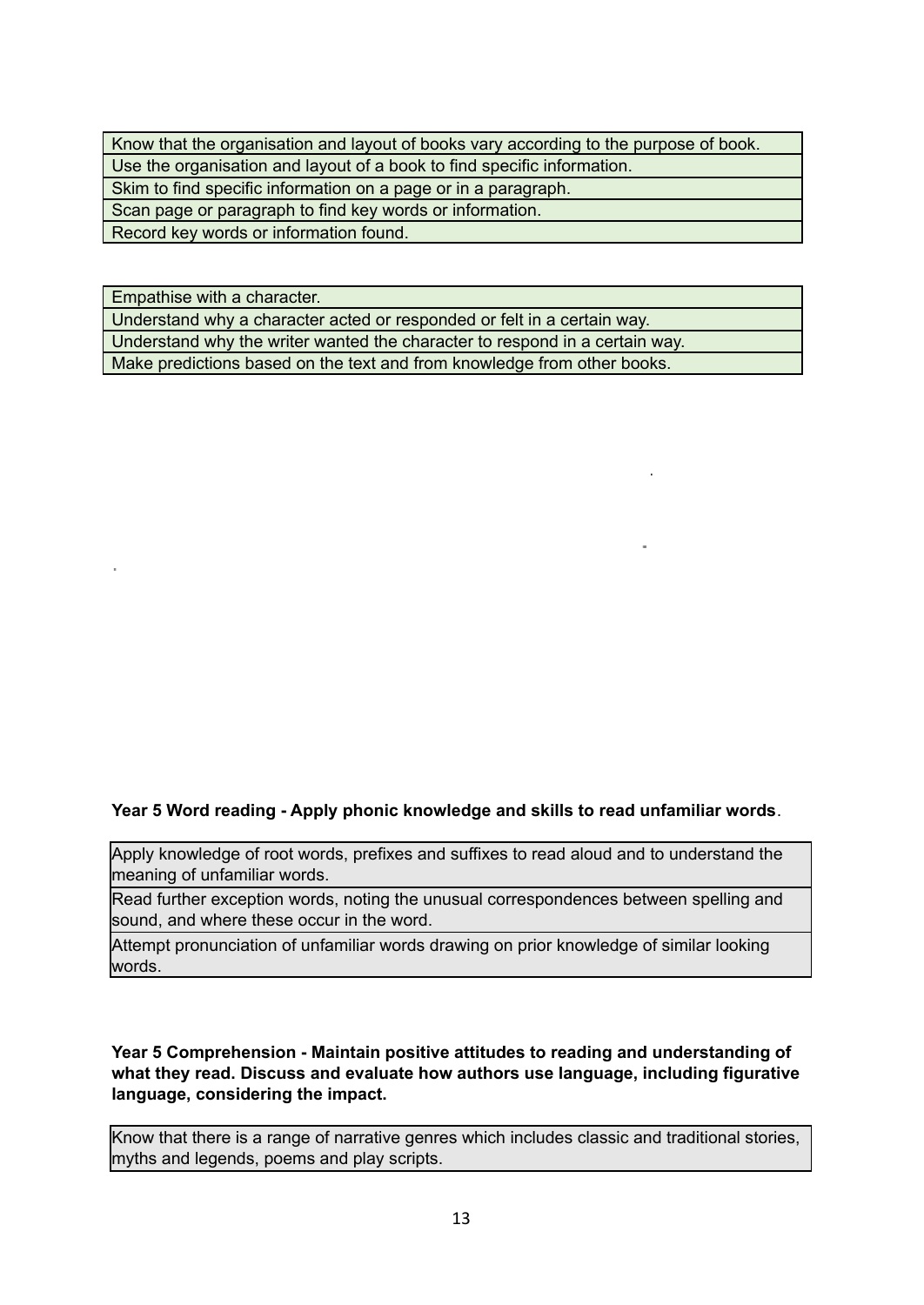Know that these are structured in different ways.

Discuss and explain how and why they have different structures.

Know that non-fiction texts are structured to guide the reader to information.

Explain how the structure guides the reader to find specific information.

Explain why they enjoyed a book or poem and who might also enjoy it.

Evaluate the usefulness of a non-fiction book to research questions raised.

Understand that a writer moves events forward through a balance of dialogue, action and description.

Explore how dialogue is used to develop character .

Explore how actions are added to dialogue to move events forward.

Explore how a writer uses show and not tell techniques to introduce or develop a character.

Understand that writers use language for precise effect.

Understand that this may include precise nouns, precisely chosen adjectives, well developed noun phrases, similes, metaphors , personification etc.

Find words and language used for effect.

Explain how the words and language create a precise effect.

Record effective words and language from reading to use in own writing.

Understand that a writer uses different sentence structures and techniques to create effects. Explore the structures and techniques used. For example, short sentences, rhetorical questions, ellipsis, flashbacks.

Find examples of structures and techniques used.

Explain the effect of the use of structure or technique.

Record examples of effective techniques and structures from reading to use in writing.

## **Year 5 Comprehension -Understand books read independently.**

Make predictions from evidence found and implied information. Summarise the main ideas drawn from a text.

Understand that there will be unfamiliar words in texts read.

Use dictionaries to check or find the meaning of unfamiliar words.

Use meaning-seeking strategies to explore the meaning of words in context.

Use meaning-seeking strategies to explore the meaning of idiomatic and figurative language.

Ask questions to improve understanding.

Re-read to check that text is meaningful.

Know that the context in which it was written can affect a text. For example, a classic text reflects how an audience of that time will react.

Explain how the context of a text reflects the reaction of the audience it was written for.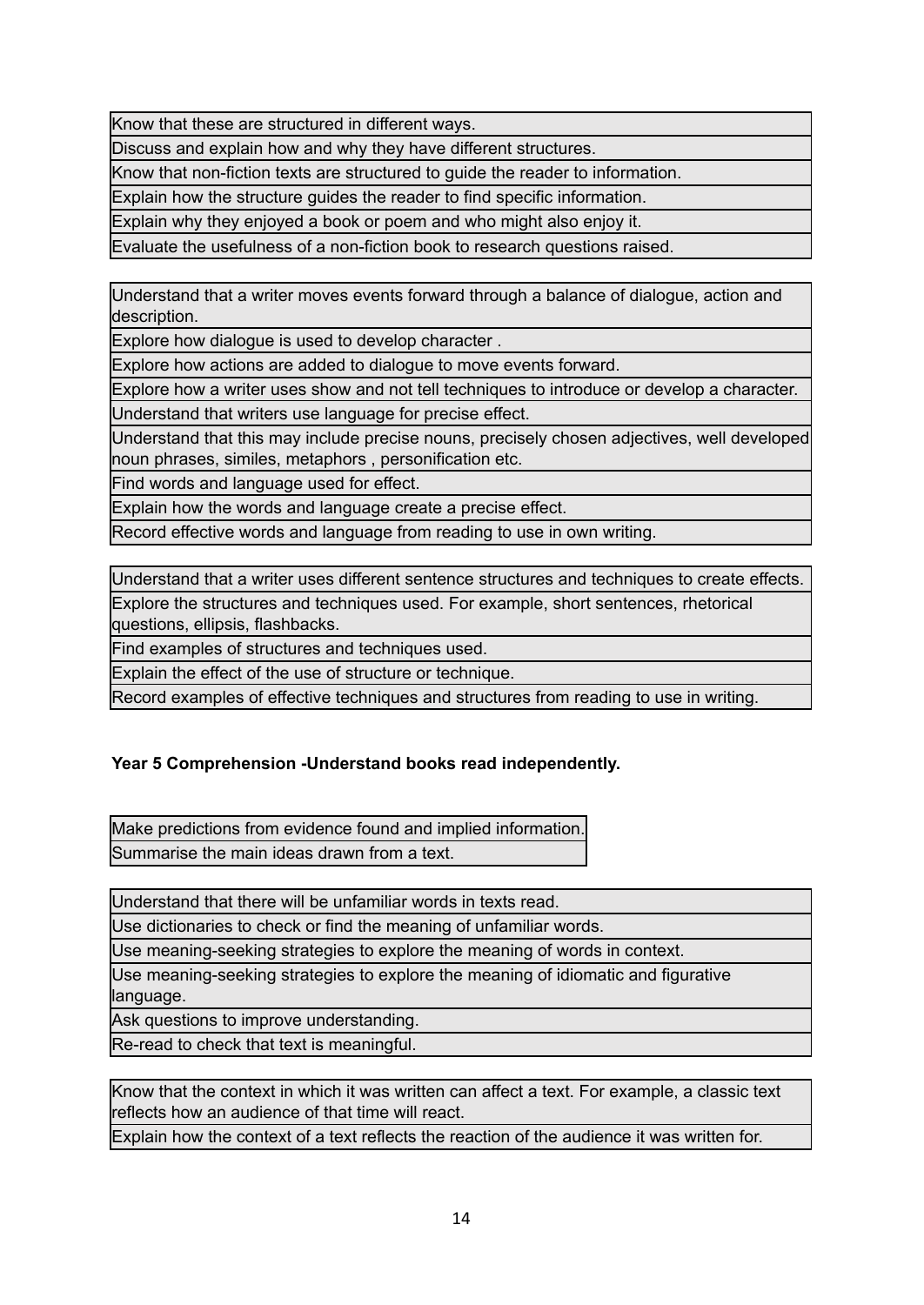Understand that inferences can be drawn from different parts of the text. Understand that inferences can be made by reading between and beyond the lines. Draw inferences such as inferring characters' feelings, thoughts and motives from their actions at different points in the text.

Justify inferences with evidence from the text.

**Year 5 Comprehension - Participate in discussions about books that are read to them and those they can read for themselves, building on their own and others' ideas and challenging views courteously.**

**Comprehension - Provide reasoned justifications for their views.**

**Comprehension - Retrieve, record and present information from non-fiction. Collate.**

Give a personal point of view about a text.

Explain the reasons for a viewpoint, using evidence from the text.

Listen to others' ideas and opinions about a text.

Build on others' ideas and opinions about a text in discussion.

Question others' ideas about a text.

Make connections between other similar texts, prior knowledge and experience.

Explain why there are connections, using evidence.

Compare different versions of texts.

Explain the similarities and differences between different versions of texts.

Evaluate the effectiveness of different versions of texts.

Use skimming and scanning to find information needed. Make notes on needed information.

Organise notes.

Present information.

Find the theme in a book.

Compare books with similar themes.

Explain how books written in different contexts can have similar themes.

**Year 5 Comprehension - Explain and discuss their understanding of what they have read, including through formal presentations and debates, maintaining a focus on the topic and using notes where necessary.**

| Identify key information from a text.                       |
|-------------------------------------------------------------|
| Summarise key information in sentences.                     |
| Find key information from different parts of the text.      |
| Summarise key information from different parts of the text. |
|                                                             |

Present an oral overview or summary of a text.

Understand that a narrative can be told from different points of view – narrator, character.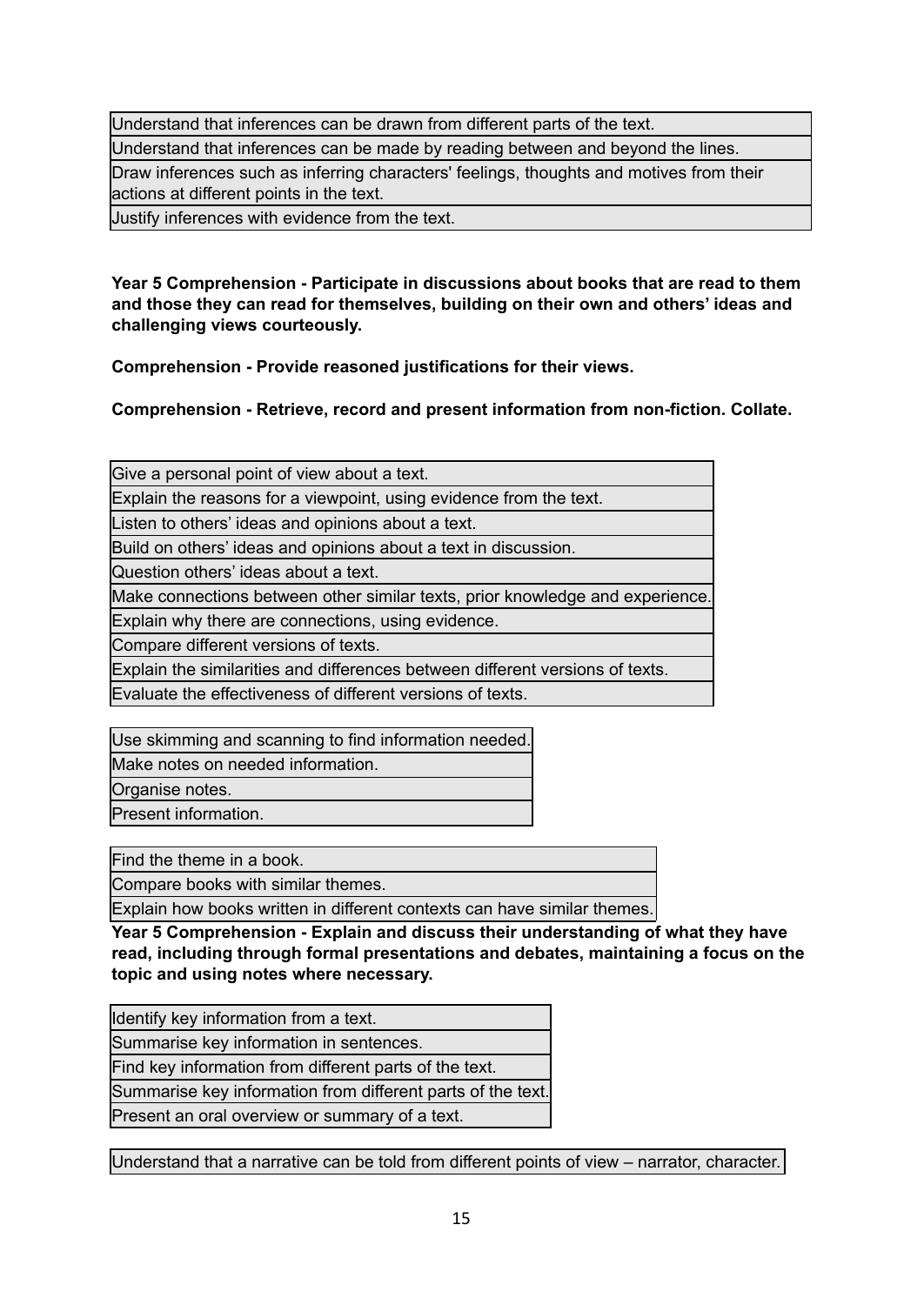Identify the point of view in a narrative.

Explore how events are viewed from another perspective.

Understand that the writer may have a viewpoint.

Identify the writer's viewpoint. For example, how different characters are presented.

Explain the writer's viewpoint with evidence from the text.

Understand the difference between fact and opinion.

Find examples of fact and opinion in texts.

Explain why one example is fact and another is opinion.

#### **Year 6 Word reading - Apply phonic knowledge and skills to read unfamiliar words**.

Apply knowledge of root words, prefixes and suffixes to read aloud and to understand the meaning of unfamiliar words.

Read further exception words, noting the unusual correspondences between spelling and sound, and where these occur in the word.

Attempt pronunciation of unfamiliar words drawing on prior knowledge of similar looking words.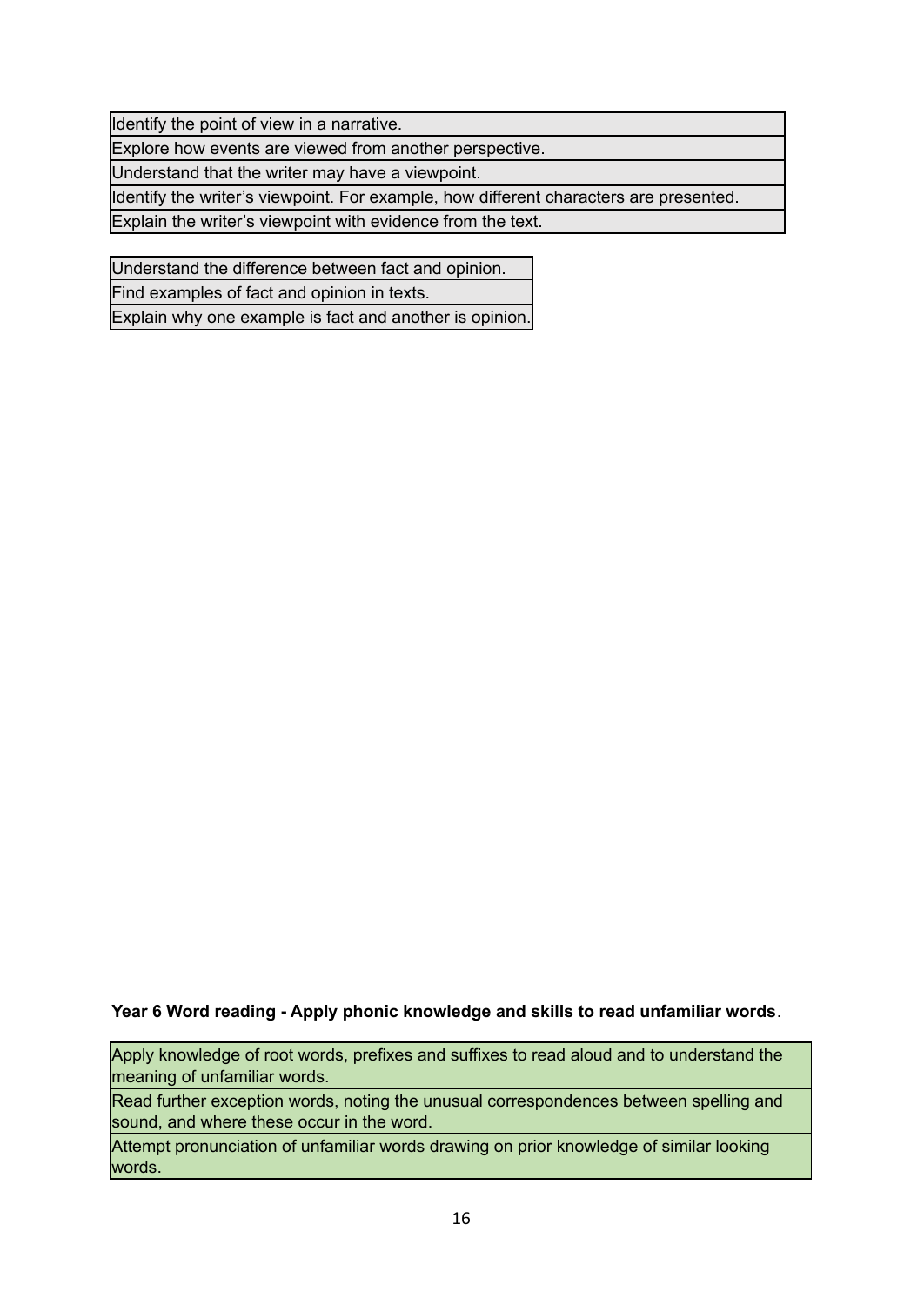**Discuss and evaluate how authors use language, including figurative language, considering the impact.**

#### **Year 6 Comprehension - Maintain positive attitudes to reading and understanding of what they read.**

Be familiar with a range of narrative genres which includes classic and traditional stories, myths and legends, poems and play scripts.

Know that texts can have elements of more than one text type.

Identify the elements included in a text type.

Know that non-fiction texts may include a creative, fictional element.

Explain how the choices a writer has made about the structure of a text support its purpose.

Know that style and vocabulary are linked to the purpose of the text.

Explain how the style and vocabulary are linked to the purpose of the text, using evidence.

Make predictions using knowledge of the conventions of different genres and text types.

Explain why they enjoyed a book or poem and who might also enjoy it.

Identify the characteristics of a writer's style.

Explain the characteristics of a writer's style, using evidence.

Know that the word and language choices support the writer's purpose.

Explain how the word and language choices support the writer's purpose, using evidence.

Record examples of words and language from reading to use in own writing.

Know that the techniques and structures used support the writer's purpose.

Explain how the techniques and structures used support the writer's purpose, using evidence.

Record examples of techniques and structures from reading to use in own writing.

Comment on the effectiveness of the writer's use of language structures and techniques.

Evaluate the usefulness of a non-fiction book to research questions raised.

Understand that non-fiction texts may present the same information with different view points.

Evaluate the usefulness of different non-fiction texts by comparing how different writer's present the same information.

## **Year 6 Comprehension -Understand books read independently**

**Comprehension - Retrieve, record and present information from non-fiction. Collate.**

Understand that there will be unfamiliar words in texts read.

Use dictionaries to check or find the meaning of unfamiliar words .

Use meaning-seeking strategies to explore the meaning of words in context.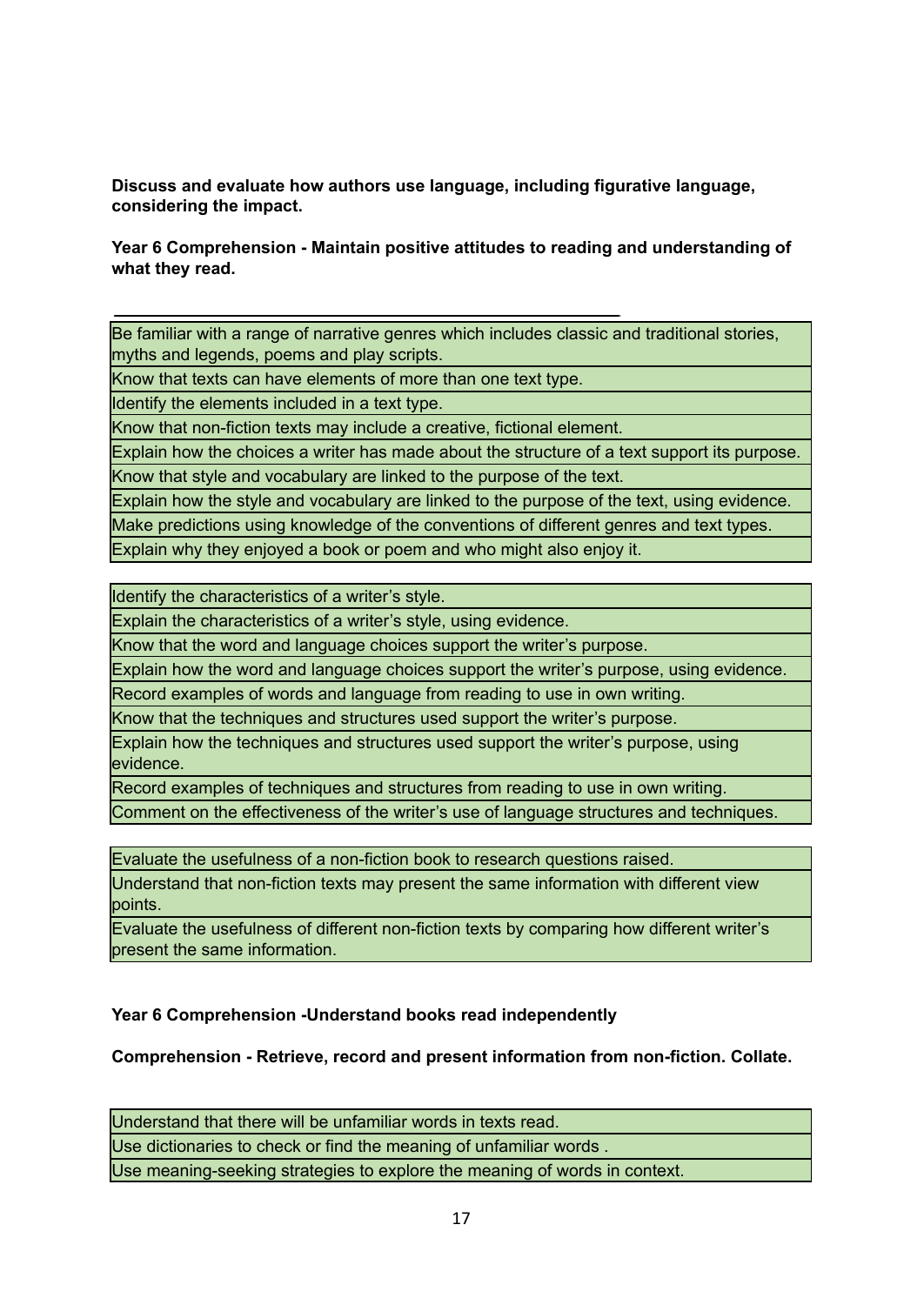Use meaning-seeking strategies to explore the meaning of idiomatic and figurative language.

Ask questions to improve and deepen understanding.

Re-read to check that text is meaningful.

Find identified key information in longer and more complex texts. Collate key information and evaluate its relevance.

Know that a text may need to be read slowly or re-read to deepen understanding.

Know that texts have different layers of meaning – between the lines and beyond the lines.

Find the different layers of meaning in a text.

Explain how they contribute to the reader's understanding of the overall meaning, characters and themes.

Make predictions from evidence found and implied information.

Summarise the main ideas drawn from a text.

Know that the context in which it was written can affect a text. For example, a classic text reflects how an audience of that time will react.

Explain how the context of a text reflects the reaction of the audience it was written for.

**Year 6 Comprehension - Participate in discussions about books that are read to them and those they can read for themselves, building on their own and others' ideas and challenging views courteously.**

**Comprehension - Explain and discuss their understanding of what they have read, including through formal presentations and debates, maintaining a focus on the topic and using notes where necessary.**

**Comprehension - Provide reasoned justifications for their views.**

Identify key information from a text. Summarise key information in sentences.